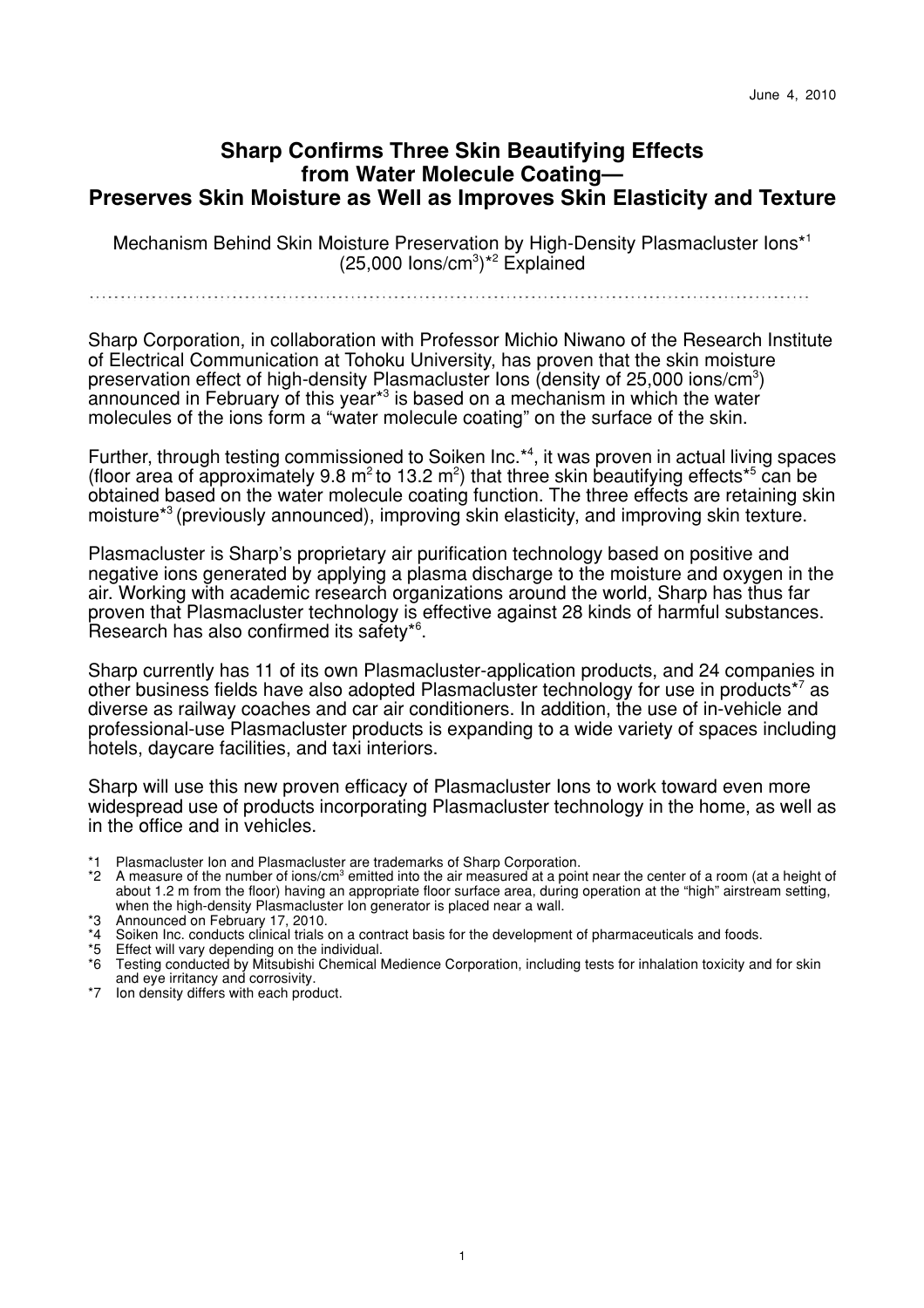## **1. Mechanism for preserving skin moisture by high-density Plasmacluster Ions (25,000 ions/cm3 ) explained**

The positive and negative ions generated by the plasma discharge are surrounded by water molecules, and remain suspended in the air (Figure 1). Working in collaboration with Professor Michio Niwano of the Research Institute of Electrical Communication at Tohoku University, it was confirmed that the water molecules surrounding the ions adhered to the surface of a substance simulating human skin, forming a "water molecule coating." As a result, the mechanism by which the evaporation of water molecules from the skin is inhibited, thereby making it possible to obtain a moisturizing effect, was revealed. (Figure 2)

In testing, a Plasmacluster Ion generator was placed in a spectroscopic instrument to analyze the molecules of water. Infrared absorption spectroscopy (IRAS) with multiple internal reflection (MIR) geometry<sup>\*8</sup> was used to confirm the presence of a water molecular layer (water molecule coating)<sup>\*9</sup> on the surface of a plate designed to simulate human skin<sup>\*10</sup> when ions were being generated and when they were not being generated. It was confirmed that, when no ions were generated, there was no adhesion of water molecules. In contrast, when ions were being generated, the adhesion of water molecules was confirmed after approximately ten minutes<sup>\*9</sup> of ion generation, and it was shown that, after the generation of ions was stopped at approximately 80 minutes, the water molecule coating function persisted for several dozen minutes. (Figure 3)

- \*8 A method to detect chemical substances adhering to solid surfaces with high sensitivity.
- \*9 A plate made of a silicone is used.
- \*10 The water molecule layer is several nanometers (nm) thick; 1 nm = 1 millionth of a mm.



Figure 2: Skin moisture preservation mechanism (conceptual rendering) Water molecule coating function

\*11 These ions are shaped like clusters of grapes.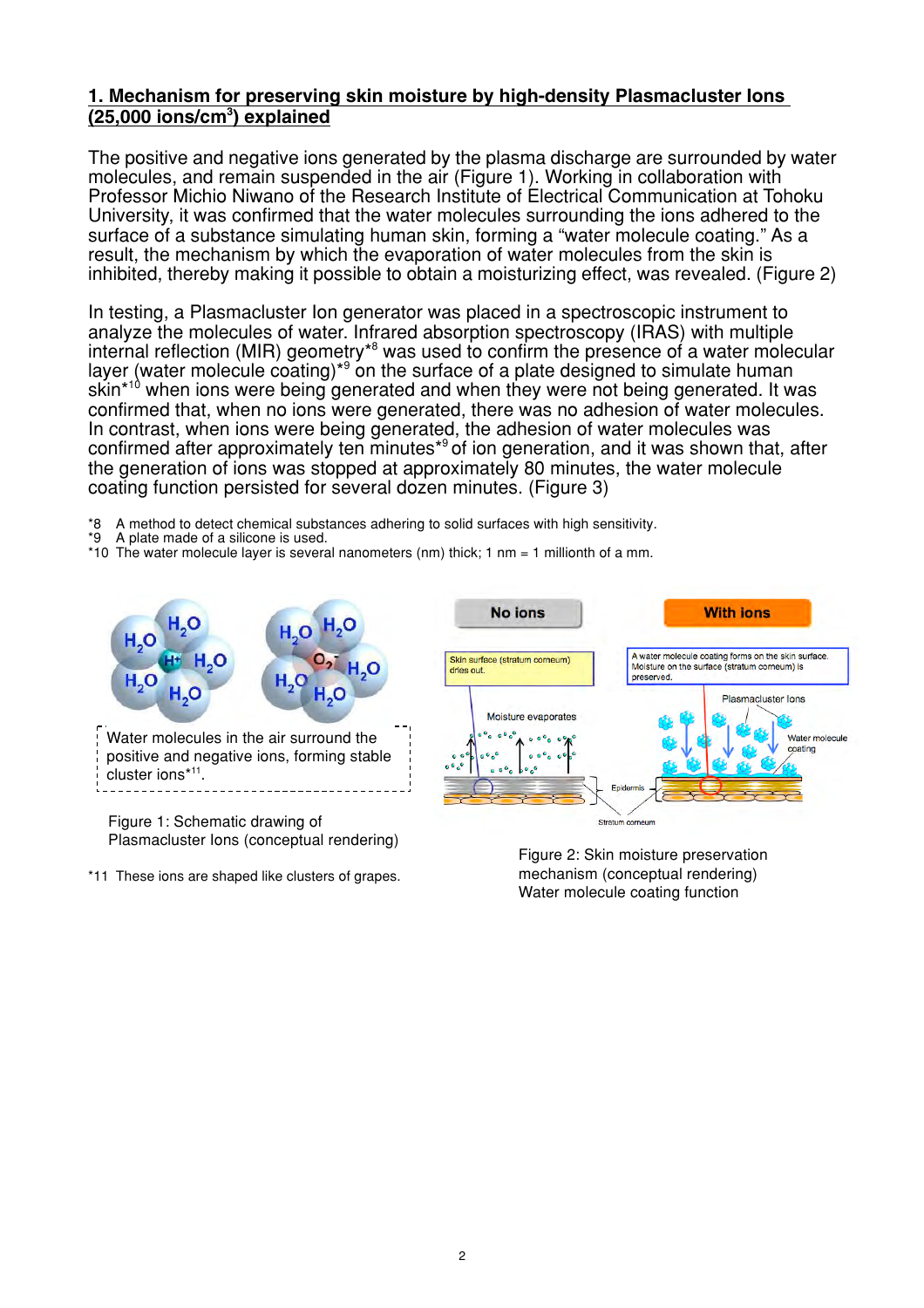

Figure 3: Change over time in percentage of light absorbed as a result of adherent water

\*12 The higher the percentage of light absorbed by adherent water, the more water molecules attached to the skin.

#### **Comments by Professor Michio Niwano of the Research Institute of Electrical Communication at Tohoku University**

It was quite surprising that Plasmacluster Ions surrounded by water molecules adhered to the surface so readily. We also confirmed that Plasmacluster Ions readily adhere to surfaces where proteins have adsorbed, so the moisturizing effect of Plasmacluster Ions on the skin can be fully accepted. I hold out great expectations that this Plasmacluster technology will be able to find even wider application in the health-related field.

#### **About the Research Institute of Electrical Communication at Tohoku University**

The Research Institute of Electrical Communication (RIEC) was established in 1935 as a research institute affiliated with Tohoku Imperial University to study the theory of higher-order information and communication technologies and their practical application. The Institute takes the view that everything from the basic science of materials and information, to devices, circuitry, architectures, and software to generate, identify, transmit, store, process, and control information forms an integrated system. Based on organized collaboration with researchers inside and outside the Institute, it strives to extend its research findings to other areas and integrate its activities with groups working in other fields.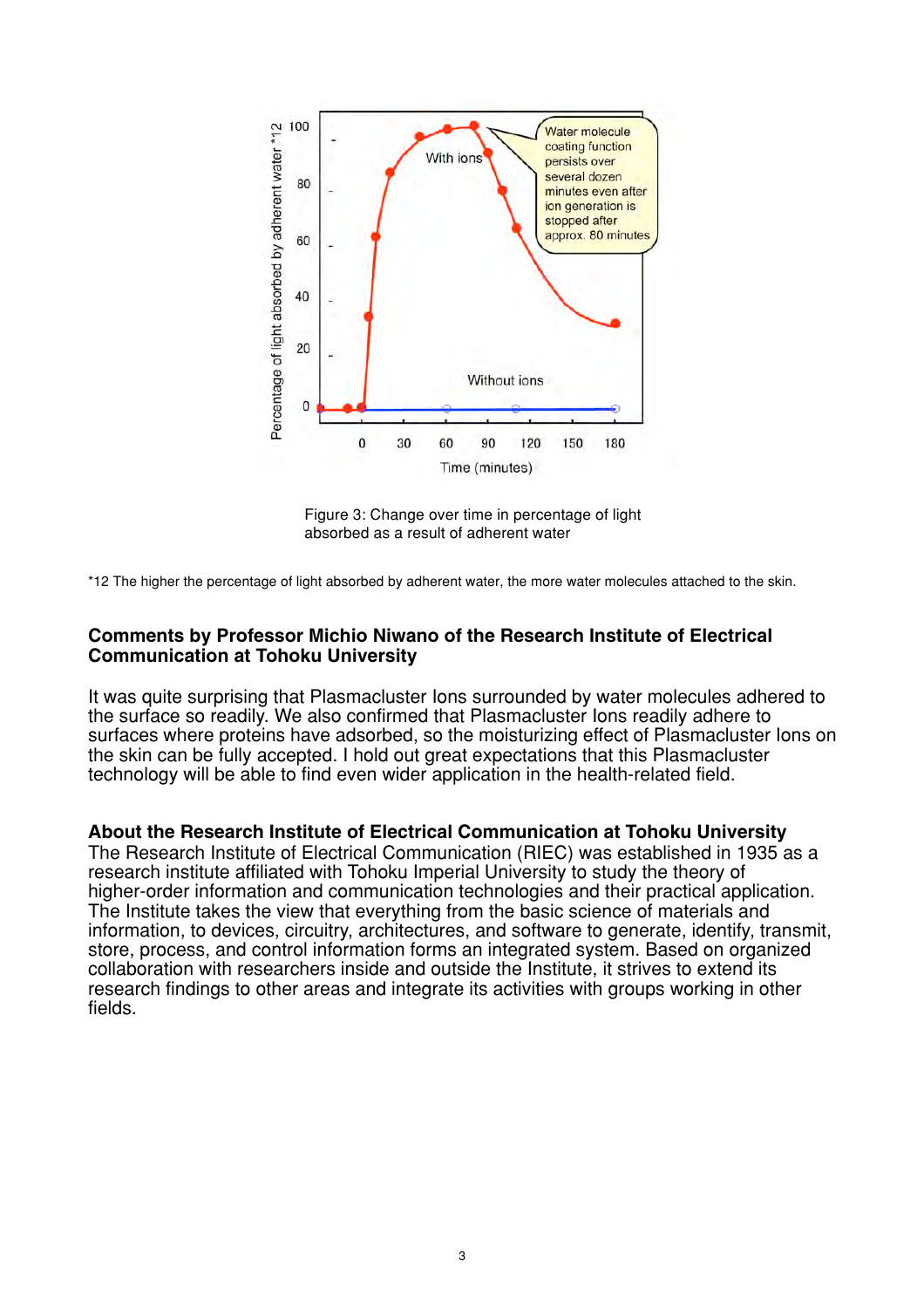### **2. Proof of three skin beautifying effects based on the water molecule coating function of high-density Plasmacluster Ions (25,000 ions/cm3 )**

Average percent change in skin moisture (%)

1) Preserves skin moisture\* 13

The graph at the right shows the moisture preservation effect announced on February 17, 2010.

The fact that it is based on this water molecule coating function has now been explained.

2) Improves skin elasticity\*14

A Plasmacluster Ion generator was used daily upon retiring at night. The elasticity of the skin was measured using a Cutometer® MPA580\*15 , an instrument commonly employed in medical research, at 14 days and 28 days after the start of use. The results confirmed that the elasticity of the skin in the cheek area of the face, which is regarded as an indicator of skin age\*16 , improved when the Plasmacluster Ion generator was used. (Figure 5)









- \*14 A Plasmacluster Ion generator was set up in actual living spaces having floor areas of approximately 9.8  $m^2$  to 13.2 m<sup>2</sup>. Tests were conducted on 24 healthy female subjects ranging from 30 to 65 years of age. The Plasmacluster Ion generator was used at bedtime every day for a period of 28 days, the time required for the skin to renew itself through natural cellular metabolism.
- \*15 Manufactured by Courage + Khazaka Electronic Gmbh.
- \*16 "Skin age" is an indication of the level of skin aging, for example, the degree to which the skin is firm and healthy looking, etc., expressed in number of years, and is used as guideline for skin care.

<sup>\*13</sup> Test conditions for confirming the skin moisture preservation effect: a Plasmacluster Ion generator was set up in a testing room having a floor area of approximately 9.8  $\mathrm{m}^2$  with the temperature adjusted to 28°C and humidity around 40% relative humidity (RH). Tests were conducted on 13 healthy female subjects ranging from 20 to 65 years of age. Announced on February 17, 2010.